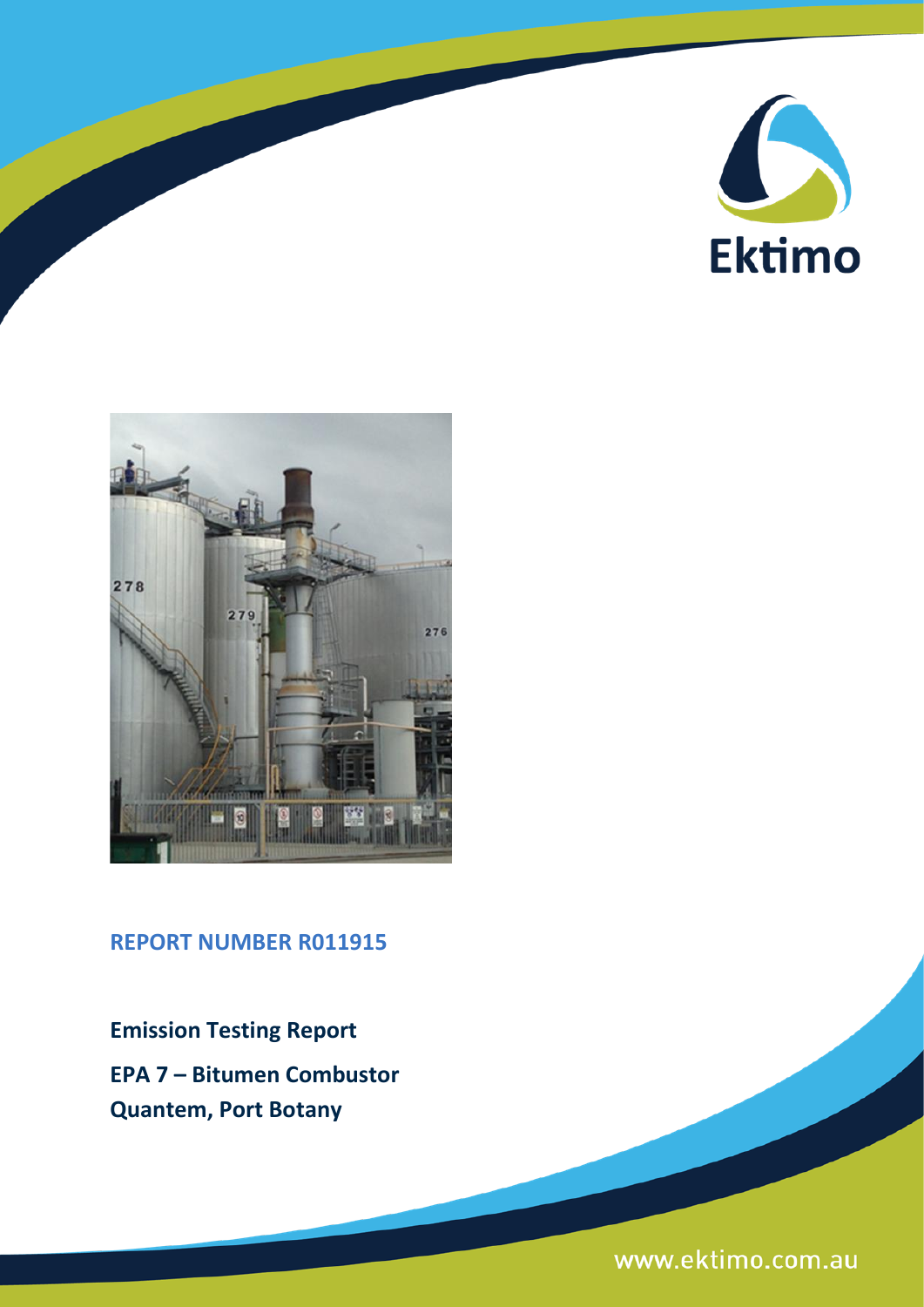

*Template Version; 230621*

### **Document Information**

| Client Name:          | Quantem                                            |
|-----------------------|----------------------------------------------------|
| <b>Report Number:</b> | R011915                                            |
| Date of Issue:        | 17 December 2021                                   |
| Attention:            | <b>Richard McGrath</b>                             |
| Address:              | Gate 38B, 45 Friendship Rd<br>Port Botany NSW 2036 |
| Testing Laboratory:   | Ektimo Pty Ltd, ABN 86 600 381 413                 |

**Report Authorisation**

tian

**Adnan Latif Air Monitoring Consultant**



NATA Accredited Laboratory No. 14601



**Steven Cooper Ektimo Signatory**

Accredited for compliance with ISO/IEC 17025 - Testing. NATA is a signatory to the ILAC mutual recognition arrangement for the mutual recognition of the equivalence of testing, calibration and inspection reports.

This document is confidential and is prepared for the exclusive use of Quantem and those granted permission by Quantem. The report shall not be reproduced except in full.

*Please note that only numerical results pertaining to measurements conducted directly by Ektimo are covered by Ektimo's terms of NATA accreditation. This does not include comments, conclusions or recommendations based upon the results. Refer to 'Test Methods' for full details of testing covered by NATA accreditation.*



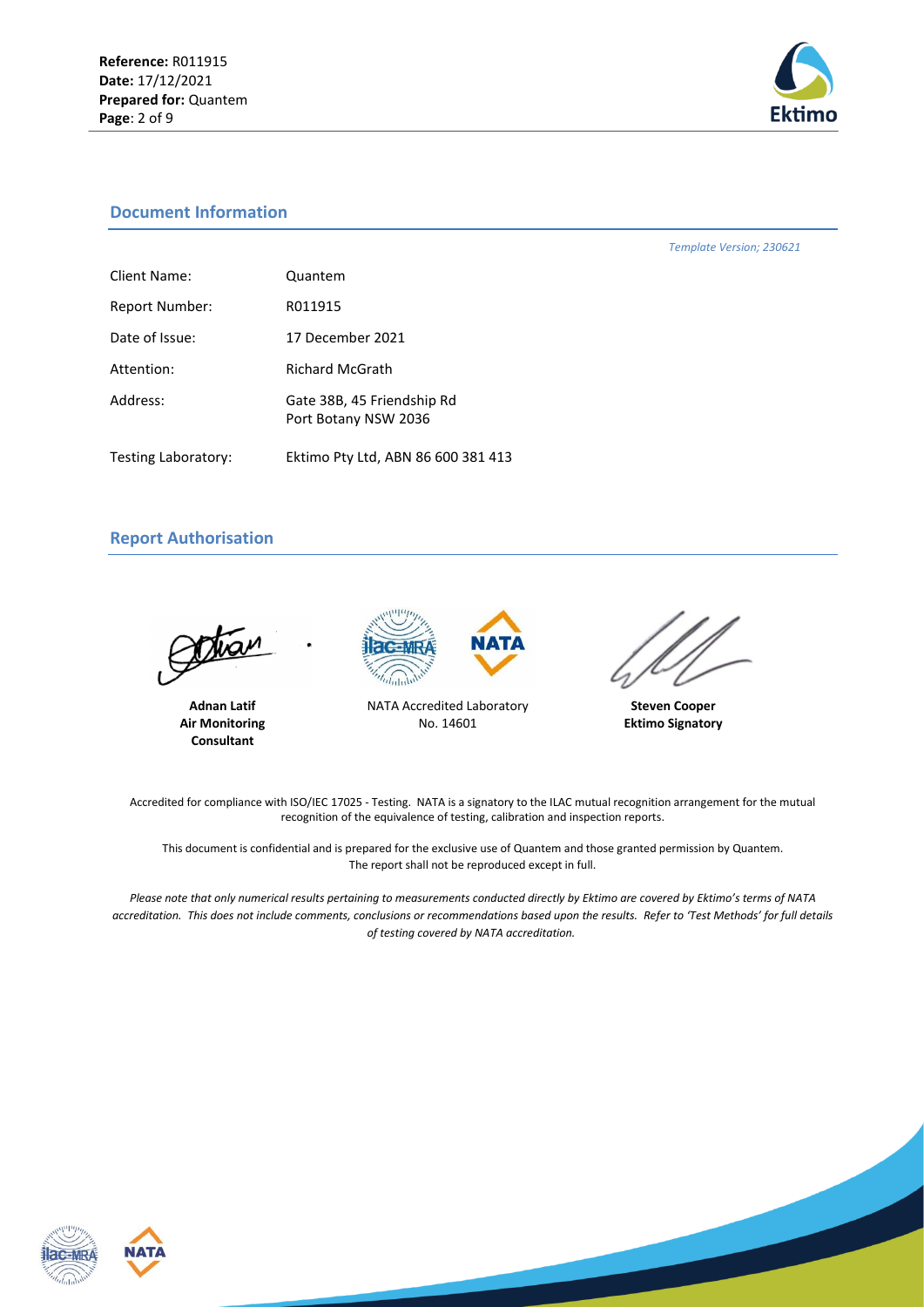

# **Table of Contents**

| $\mathbf{1}$   |     |                                                                                                                                                                                                                                                                                                                                                                                                                                    |  |
|----------------|-----|------------------------------------------------------------------------------------------------------------------------------------------------------------------------------------------------------------------------------------------------------------------------------------------------------------------------------------------------------------------------------------------------------------------------------------|--|
|                | 1.1 | ${\sf Background} \, \, \ldots \, \, \ldots \, \, \ldots \, \, \ldots \, \, \ldots \, \, \ldots \, \, \ldots \, \, \ldots \, \, \ldots \, \, \ldots \, \, \ldots \, \, \ldots \, \, \ldots \, \, \ldots \, \, \ldots \, \, \ldots \, \, \ldots \, \, \ldots \, \, \ldots \, \, \ldots \, \, \ldots \, \, \ldots \, \, \ldots \, \, \ldots \, \, \ldots \, \, \ldots \, \, \ldots \, \, \ldots \, \, \ldots \, \, \ldots \, \, \ld$ |  |
|                | 1.2 |                                                                                                                                                                                                                                                                                                                                                                                                                                    |  |
|                | 1.3 |                                                                                                                                                                                                                                                                                                                                                                                                                                    |  |
| $\overline{2}$ |     |                                                                                                                                                                                                                                                                                                                                                                                                                                    |  |
|                | 2.1 |                                                                                                                                                                                                                                                                                                                                                                                                                                    |  |
| 3              |     |                                                                                                                                                                                                                                                                                                                                                                                                                                    |  |
| $\overline{4}$ |     |                                                                                                                                                                                                                                                                                                                                                                                                                                    |  |
| 5              |     |                                                                                                                                                                                                                                                                                                                                                                                                                                    |  |
| 6              |     |                                                                                                                                                                                                                                                                                                                                                                                                                                    |  |



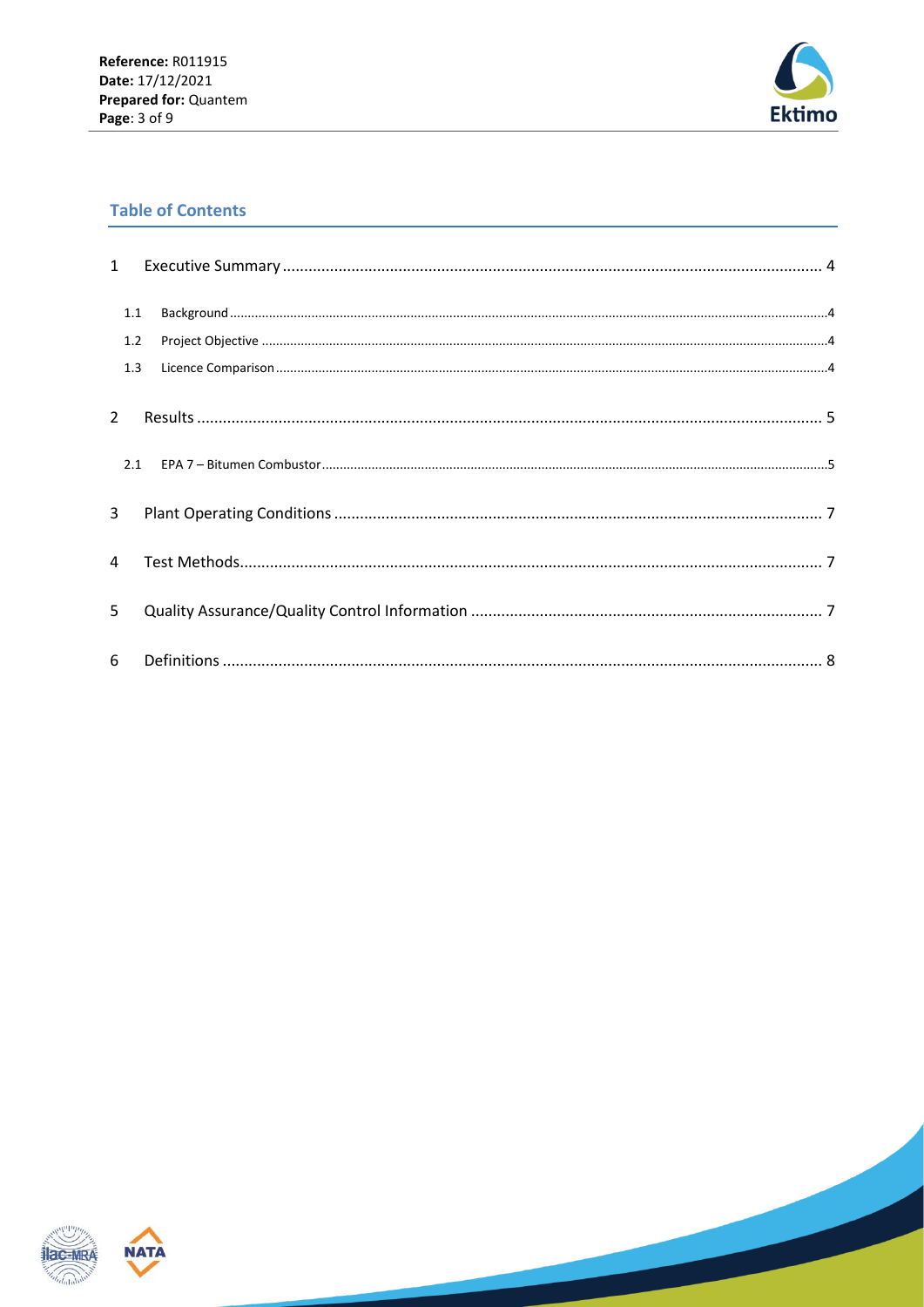

### <span id="page-3-0"></span>**1 EXECUTIVE SUMMARY**

### <span id="page-3-1"></span>*1.1 Background*

Ektimo was engaged by Quantem to perform annual emission monitoring as required by NSW EPA Environment Protection Licence 1048.

## <span id="page-3-2"></span>*1.2 Project Objective*

The objectives of the project were to conduct a monitoring programme to quantify emissions from one discharge point to determine compliance with Quantem's Environment Protection Licence.

Monitoring was performed as follows:

| <b>Location</b>           | <b>Test Date</b> | <b>Test Parameters*</b>                                                                                                             |  |  |
|---------------------------|------------------|-------------------------------------------------------------------------------------------------------------------------------------|--|--|
| EPA 7 - Bitumen Combustor | 26 November 2021 | Hydrogen sulfide<br>Volatile organic compounds (VOCs as n-propane)<br>Oxygen, carbon dioxide, nitrogen oxides (as NO <sub>2</sub> ) |  |  |

\* Flow rate, velocity, temperature and moisture were also determined.

All results are reported on a dry basis at STP.

Plant operating conditions have been noted in the report.

## <span id="page-3-3"></span>*1.3 Licence Comparison*

The following licence comparison table shows that all analytes highlighted in green are within the licence limit set by the NSW EPA as per licence 1048 (last amended on 30 October 2020).

Results have also been corrected to 3% Oxygen as stipulated in Schedule 5 of the *Protection of the Environment Operations (Clean Air) Regulation, (NSW)* 2021.

| <b>EPA No.</b> | <b>Location Description</b> | Parameter                         | <b>Units</b>      | Licence<br><b>limit</b> | <b>Detected values</b><br>26/11/2021 | <b>Detected values</b><br>(corrected to 3% O2)<br>26/11/2021 |
|----------------|-----------------------------|-----------------------------------|-------------------|-------------------------|--------------------------------------|--------------------------------------------------------------|
|                |                             | Nitrogen oxide (as $NO2$ )        | mg/m <sup>3</sup> | 350                     | 98                                   | 210                                                          |
|                | <b>Bitumen Combustor</b>    | Volatile organic compounds (VOCs) | mg/m <sup>3</sup> | 40                      | < 0.1                                | < 0.3                                                        |

*Please note that the measurement uncertainty associated with the test results was not considered when determining whether the results were compliant or non-compliant.* 

*Refer to the Test Methods table for the measurement uncertainties.*



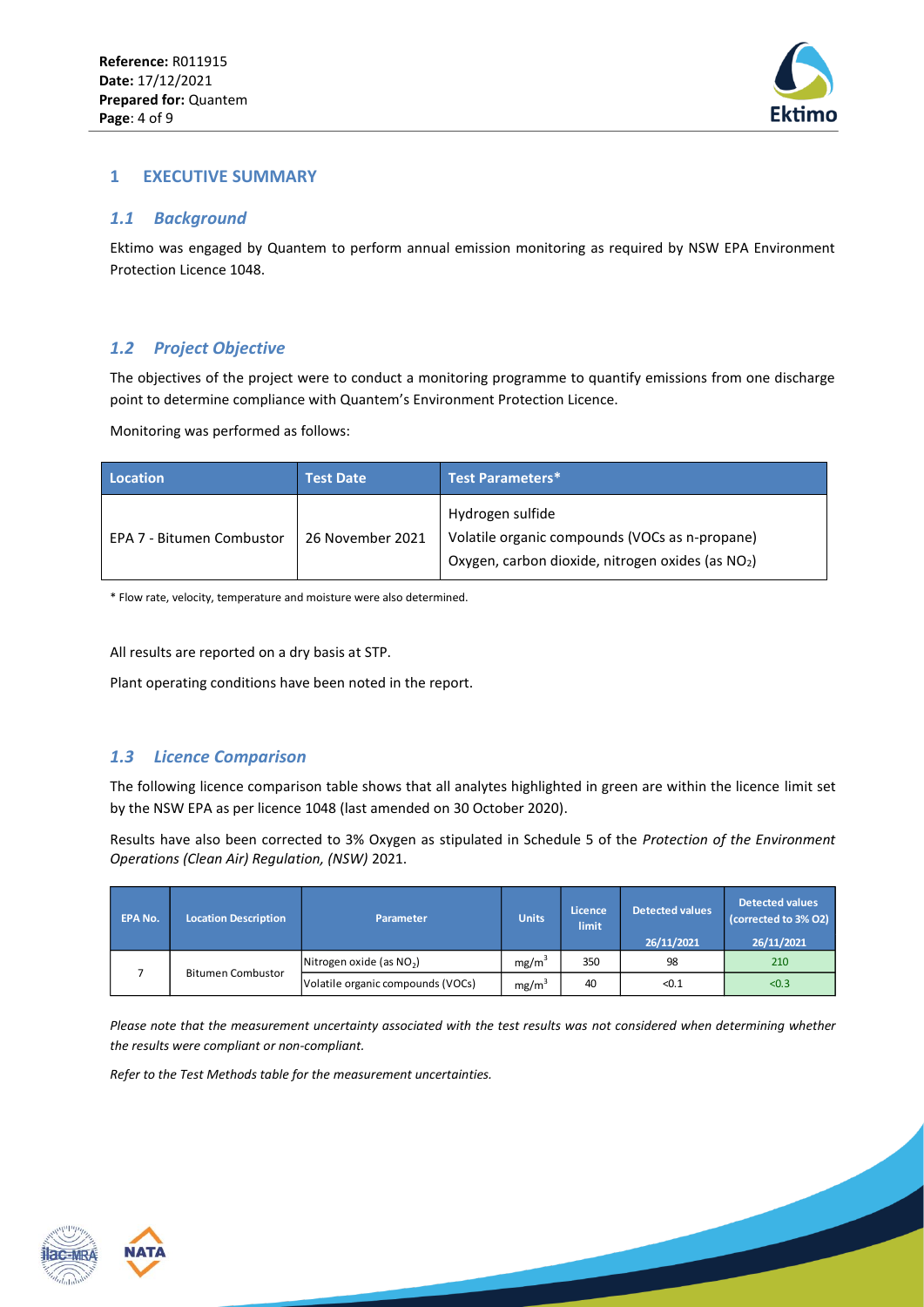

# <span id="page-4-0"></span>**2 RESULTS**

# <span id="page-4-1"></span>*2.1 EPA 7 – Bitumen Combustor*

| <b>Date</b>                                            | 26/11/2021                                        |                        |                   |                       | <b>Client</b>          | Quantem                   |            |                                  |                   |           |
|--------------------------------------------------------|---------------------------------------------------|------------------------|-------------------|-----------------------|------------------------|---------------------------|------------|----------------------------------|-------------------|-----------|
| <b>Report</b>                                          | R011915                                           |                        |                   |                       | <b>Stack ID</b>        | EPA 7 - Bitumen Combustor |            |                                  |                   |           |
| <b>Licence No.</b>                                     | 1048                                              |                        |                   |                       | <b>Location</b>        | Port Botany               |            |                                  |                   |           |
| <b>Ektimo Staff</b>                                    | Steven Cooper & Harrison Handicott                |                        |                   |                       | <b>State</b>           | <b>NSW</b>                |            |                                  |                   |           |
| <b>Process Conditions</b>                              | Displaced gas from a vessel named 'Palanca Miami' |                        |                   |                       |                        |                           |            |                                  |                   | 2 11115   |
|                                                        |                                                   |                        |                   |                       |                        |                           |            |                                  |                   |           |
| <b>Sampling Plane Details</b>                          |                                                   |                        |                   |                       |                        |                           |            |                                  |                   |           |
| Sampling plane dimensions                              |                                                   |                        |                   | 980 mm                |                        |                           |            |                                  |                   |           |
| Sampling plane area                                    |                                                   |                        |                   | $0.754 \text{ m}^2$   |                        |                           |            |                                  |                   |           |
| Sampling port size, number                             |                                                   |                        |                   | 4" Flange (x2)        |                        |                           |            |                                  |                   |           |
| Access & height of ports                               |                                                   |                        |                   | Fixed ladder 12 m     |                        |                           |            |                                  |                   |           |
| Duct orientation & shape                               |                                                   |                        |                   |                       | Vertical Circular      |                           |            |                                  |                   |           |
| Downstream disturbance                                 |                                                   |                        |                   | Exit 2D               |                        |                           |            |                                  |                   |           |
| Upstream disturbance                                   |                                                   |                        |                   | Change in diameter 6D |                        |                           |            |                                  |                   |           |
| No. traverses & points sampled                         |                                                   |                        |                   |                       | 2 1 2                  |                           |            |                                  |                   |           |
| Sample plane compliance to AS4323.1 (1995)             |                                                   |                        |                   |                       | Ideal                  |                           |            |                                  |                   |           |
|                                                        |                                                   |                        |                   |                       |                        |                           |            |                                  |                   |           |
| <b>Stack Parameters</b>                                |                                                   |                        |                   |                       |                        |                           |            |                                  |                   |           |
| Moisture content, %v/v                                 |                                                   |                        |                   | 12                    |                        |                           |            |                                  |                   |           |
| Gas molecular weight, g/g mole                         |                                                   |                        |                   | 28.1 (wet)            |                        |                           | 29.4 (dry) |                                  |                   |           |
| Gas density at STP, kg/m <sup>3</sup>                  |                                                   |                        |                   | 1.25 (wet)            |                        |                           | 1.31 (dry) |                                  |                   |           |
| Gas density at discharge conditions, kg/m <sup>3</sup> |                                                   |                        |                   | 0.31                  |                        |                           |            |                                  |                   |           |
| % Oxygen correction & Factor                           |                                                   |                        |                   | 3 %                   |                        |                           | 2.13       |                                  |                   |           |
|                                                        |                                                   |                        |                   |                       |                        |                           |            |                                  |                   |           |
| <b>Gas Flow Parameters</b>                             |                                                   |                        |                   |                       |                        |                           |            |                                  |                   |           |
| Flow measurement time(s) (hhmm)                        |                                                   |                        |                   | 1035 & 1150           |                        |                           |            |                                  |                   |           |
| Temperature, °C                                        |                                                   |                        |                   | 844                   |                        |                           |            |                                  |                   |           |
| Temperature, K                                         |                                                   |                        |                   | 1117                  |                        |                           |            |                                  |                   |           |
| Velocity at sampling plane, m/s                        |                                                   |                        |                   | 7.3                   |                        |                           |            |                                  |                   |           |
| Volumetric flow rate, actual, m <sup>3</sup> /s        |                                                   |                        |                   | 5.5                   |                        |                           |            |                                  |                   |           |
| Volumetric flow rate (wet STP), m <sup>3</sup> /s      |                                                   |                        |                   | 1.3                   |                        |                           |            |                                  |                   |           |
| Volumetric flow rate (dry STP), m <sup>3</sup> /s      |                                                   |                        |                   | 1.2                   |                        |                           |            |                                  |                   |           |
| Mass flow rate (wet basis), kg/hour                    |                                                   |                        |                   | 6100                  |                        |                           |            |                                  |                   |           |
| Velocity difference, %                                 |                                                   |                        |                   | $\overline{7}$        |                        |                           |            |                                  |                   |           |
|                                                        |                                                   |                        |                   |                       |                        |                           |            |                                  |                   |           |
| <b>Gas Analyser Results</b>                            |                                                   |                        | Average           |                       |                        | Minimum                   |            |                                  | Maximum           |           |
|                                                        | Sampling time                                     |                        | 1043 - 1142       |                       |                        | 1043 - 1142               |            |                                  | 1043-1142         |           |
|                                                        |                                                   |                        | Corrected         |                       |                        | Corrected                 |            |                                  | Corrected         |           |
|                                                        |                                                   | Concentration to 3% O2 |                   | Mass Rate             | Concentration to 3% O2 |                           |            | Mass Rate Concentration to 3% O2 |                   | Mass Rate |
| <b>Combustion Gases</b>                                |                                                   | mg/m <sup>3</sup>      | mg/m <sup>3</sup> | q/min                 | mg/m <sup>3</sup>      | mg/m <sup>3</sup>         | g/min      | mg/m <sup>3</sup>                | mg/m <sup>3</sup> | g/min     |
| Nitrogen oxides (as NO2)                               |                                                   | 98                     | 210               | $\overline{7}$        | 92                     | 200                       | 6.5        | 110                              | 240               | 8         |
|                                                        |                                                   |                        | Concentration     |                       |                        | Concentration             |            |                                  | Concentration     |           |

Mass Rate

% v/v 5.8 13

mg/m $^3$  g/min

% v/v 4.7 11.1

Corrected

Results 1043-1143

 $mg/m<sup>3</sup>$ <2

Concentration to 3% O2





Carbon dioxide Oxygen

**Hydrogen Sulfide**

Sampling time

Hydrogen sulfide  $\left\vert \frac{1}{2} \right\vert$   $\left\vert \frac{1}{2} \right\vert$   $\left\vert \frac{1}{2} \right\vert$   $\left\vert \frac{1}{2} \right\vert$   $\left\vert \frac{1}{2} \right\vert$   $\left\vert \frac{1}{2} \right\vert$   $\left\vert \frac{1}{2} \right\vert$   $\left\vert \frac{1}{2} \right\vert$   $\left\vert \frac{1}{2} \right\vert$   $\left\vert \frac{1}{2} \right\vert$   $\left\vert \frac{1}{2} \right\vert$   $\left\vert \frac$ 

% v/v 5.1 12.5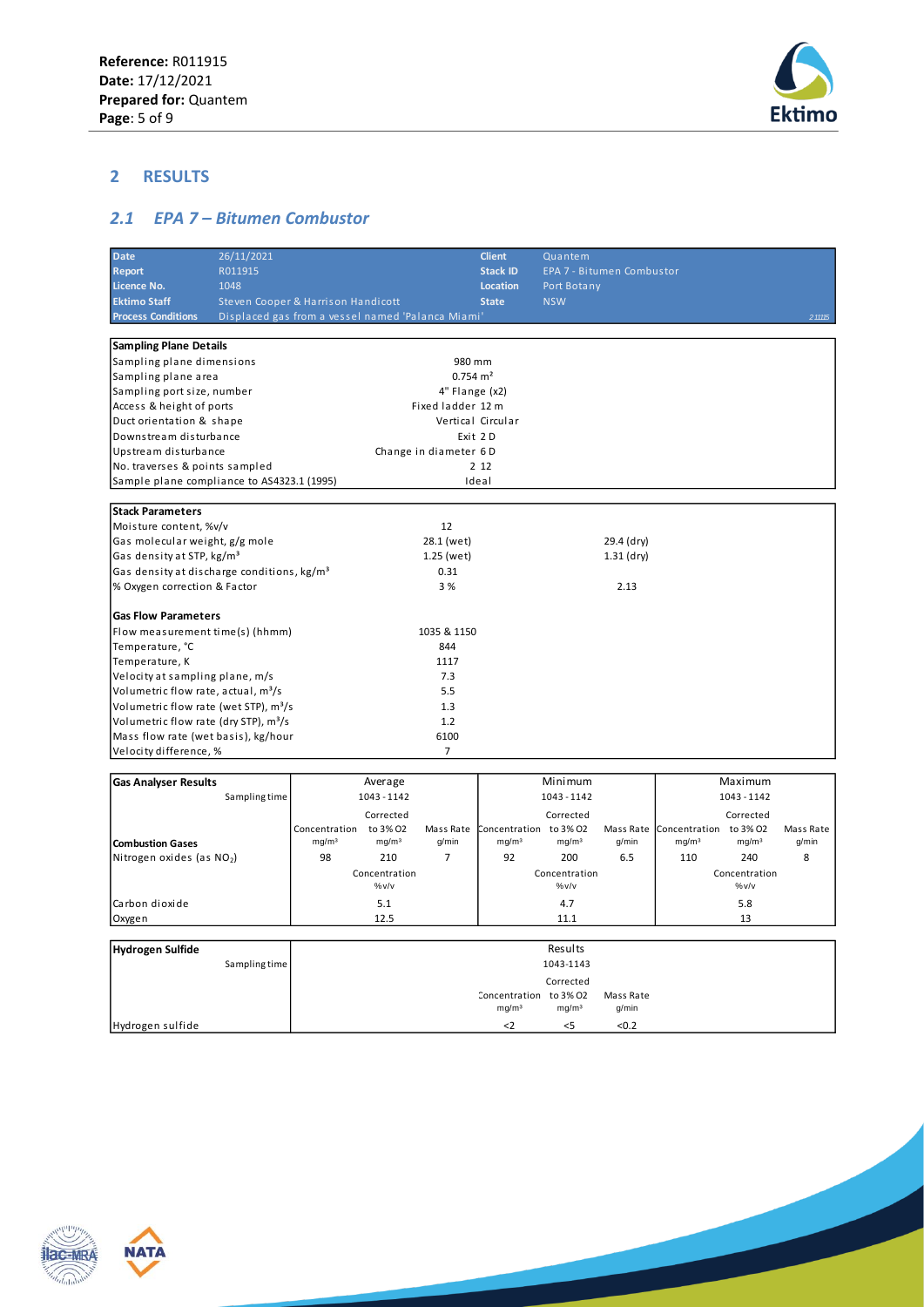

| <b>Date</b><br><b>Report</b><br>Licence No.<br><b>Ektimo Staff</b> | 26/11/2021<br>R011915<br>1048 | Steven Cooper & Harrison Handicott                | <b>Client</b><br><b>Stack ID</b><br>Location<br><b>State</b> | Quantem<br>Port Botany<br><b>NSW</b>                | EPA 7 - Bitumen Combustor    |         |
|--------------------------------------------------------------------|-------------------------------|---------------------------------------------------|--------------------------------------------------------------|-----------------------------------------------------|------------------------------|---------|
| <b>Process Conditions</b>                                          |                               | Displaced gas from a vessel named 'Palanca Miami' |                                                              |                                                     |                              | 2 11115 |
| Total VOCs (as n-Propane)                                          | Sampling time                 |                                                   |                                                              | Results<br>1143-1243                                |                              |         |
|                                                                    |                               |                                                   | Concentration<br>mg/m <sup>3</sup>                           | Corrected<br>to 3% 02<br>mg/m <sup>3</sup>          | Mass Rate<br>g/min           |         |
| Total                                                              |                               |                                                   | < 0.1                                                        | < 0.3                                               | < 0.01                       |         |
| VOC (speciated)                                                    | Sampling time                 |                                                   |                                                              | Results<br>1143-1243                                |                              |         |
| Detection limit <sup>(1)</sup>                                     |                               |                                                   | Concentration<br>mg/m <sup>3</sup><br>< 0.1                  | Corrected<br>to 3% 02<br>mg/m <sup>3</sup><br>< 0.3 | Mass Rate<br>g/min<br>< 0.01 |         |

#### **(1) Unless otherwise reported, the following target compounds were found to be below detection:**

Dichloromethane, Ethanol, Isopropanol, 1,1-Dichloroethene, trans-1,2-Dichloroethene, cis-1,2-Dichloroethene, Chloroform, 1,1,1-Trichloroethane, 1,2-Dichloroethane, Benzene, Carbon tetrachloride, Butanol, 1-Methoxy-2-propanol, Trichloroethylene, Toluene, 1,12-Trichloroethane, Tetrachloroethene, Chlorobenzene, Ethylbenzene, m + p-Xylene, Styrene, o-Xylene, 2-<br>Butoxyethanol, 1,12,2-Tetrachloroethane, I Acrylonitrile, Methyl ethyl ketone, n-Hexane, Ethyl acetate, Cyclohexane, Isopropyl acetate, 2-Methylhexane, 2,3-Dimethylpentane, 3-Methylhexane, Heptane, Ethyl acrylate, Methyl<br>methacrylate,Propyl acetate,Methylcyclohexan



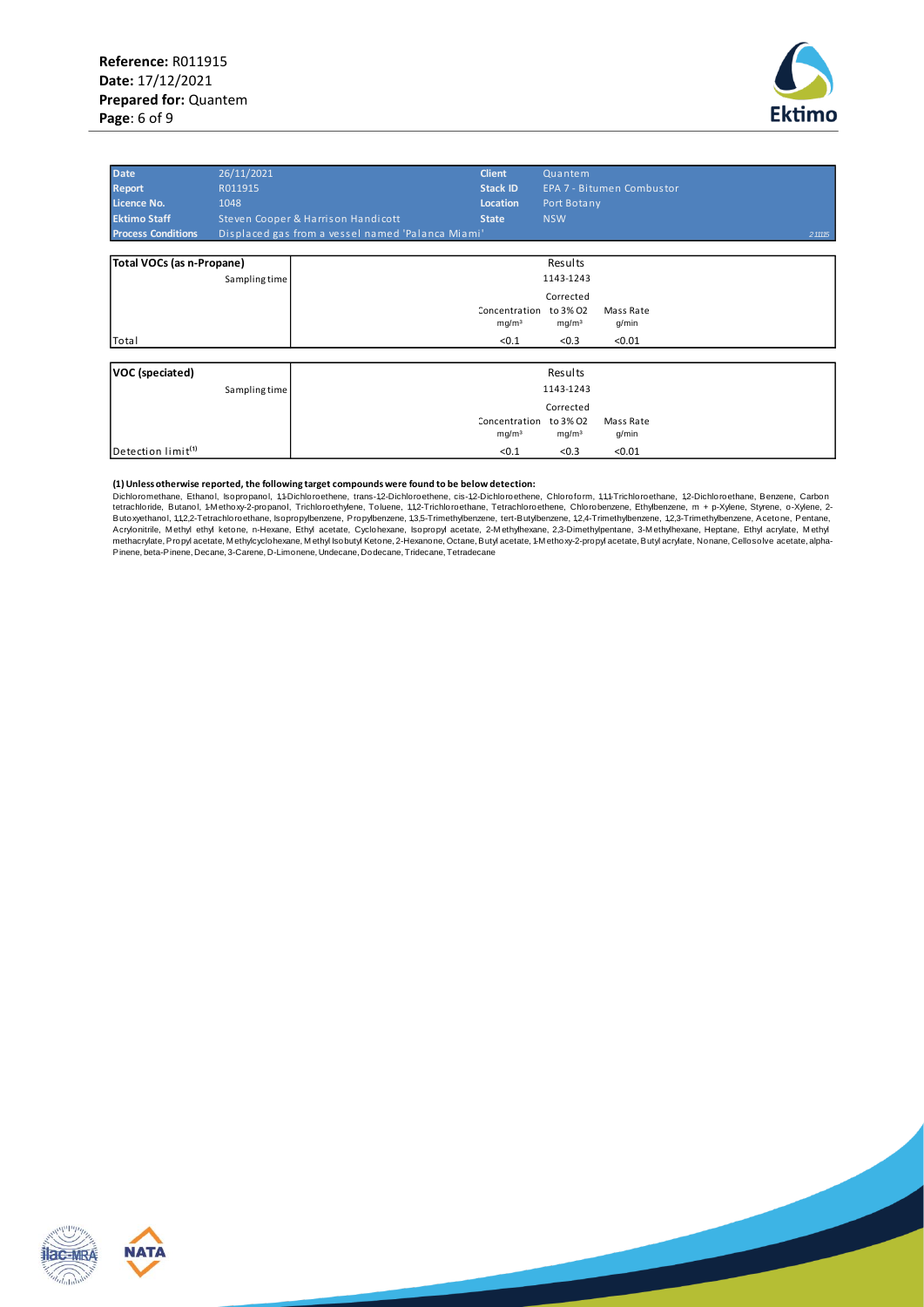

### <span id="page-6-0"></span>**3 PLANT OPERATING CONDITIONS**

The bitumen combustor was treating gas displaced gas from a ship called *Palanca Miami* when this testing was conducted. See Quantem records for complete process conditions.

### <span id="page-6-1"></span>**4 TEST METHODS**

All sampling and analysis performed by Ektimo unless otherwise specified. Specific details of the methods are available upon request.

| Parameter                                   | <b>Sampling Method</b>     | <b>Analysis Method</b> | Uncertainty*  | <b>NATA Accredited</b> |                 |
|---------------------------------------------|----------------------------|------------------------|---------------|------------------------|-----------------|
|                                             |                            |                        |               | Sampling               | <b>Analysis</b> |
| Sampling points - Selection                 | <b>NSW EPA TM-1</b>        | <b>NA</b>              | <b>NA</b>     | ✓                      | <b>NA</b>       |
| Flow rate, temperature and velocity         | NSW EPA TM-2               | NSW EPA TM-2           | 8%, 2%, 7%    | <b>NA</b>              | ✓               |
| Moisture content                            | NSW EPA TM-22              | NSW EPA TM-22          | 19%           | ✓                      |                 |
| Carbon dioxide                              | <b>NSW EPA TM-24</b>       | <b>NSW EPA TM-24</b>   | 13%           | ✓                      | ✓               |
| Nitrogen oxides                             | NSW EPA TM-11              | <b>NSW EPA TM-11</b>   | 12%           | ✓                      | ✓               |
| Oxygen                                      | NSW EPA TM-25              | <b>NSW EPA TM-25</b>   | 13%           | ✓                      | ✓               |
| Hydrogen sulfide                            | <b>NSW EPA TM-5</b>        | <b>NSW EPA TM-5</b>    | not specified | ✓                      | $\checkmark$    |
| Speciated volatile organic compounds (VOCs) | NSW FPA TM-34 <sup>a</sup> | Ektimo 344             | 19%           | ✓                      | $\checkmark$    |
|                                             |                            |                        |               |                        | 211123          |

Uncertainties cited in this table are estimated using typical values and are calculated at the 95% confidence level (coverage factor = 2).

† Analysis conducted at the Ektimo Mitcham, VIC laboratory, NATA accreditation number 14601. Results were reported on: 7 December 2021 in report LV-002257. 14 December 2021 in report R011915 – H2S (Method 11).

<span id="page-6-2"></span>d Excludes recovery study as specified in section 8.4.3 of USEPA Test Method 18.

### **5 QUALITY ASSURANCE/QUALITY CONTROL INFORMATION**

Ektimo is accredited by the National Association of Testing Authorities (NATA) for the sampling and analysis of air pollutants from industrial sources. Unless otherwise stated test methods used are accredited with the National Association of Testing Authorities. For full details, search for Ektimo at NATA's website [www.nata.com.au.](http://www.nata.com.au/)

Ektimo is accredited by NATA (National Association of Testing Authorities) to ISO/IEC 17025 - Testing. ISO/IEC 17025 - Testing requires that a laboratory have adequate equipment to perform the testing, as well as laboratory personnel with the competence to perform the testing. This quality assurance system is administered and maintained by the Quality Director.

NATA is a member of APAC (Asia Pacific Accreditation Co-operation) and of ILAC (International Laboratory Accreditation Co-operation). Through mutual recognition arrangements with these organisations, NATA accreditation is recognised worldwide.



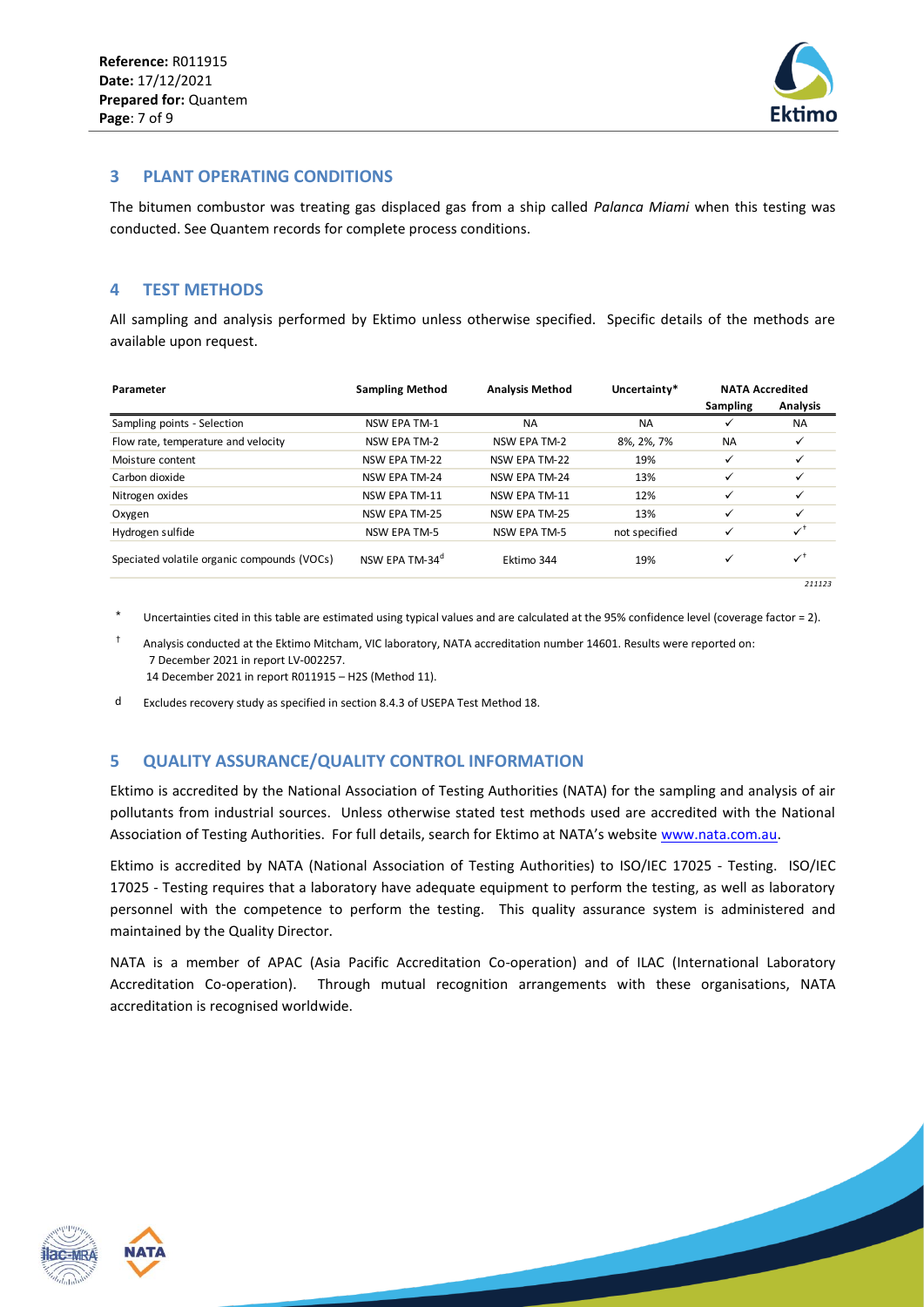

### <span id="page-7-0"></span>**6 DEFINITIONS**

The following symbols and abbreviations may be used in this test report:

| % v/v                   | Volume to volume ratio, dry or wet basis                                                                                           |
|-------------------------|------------------------------------------------------------------------------------------------------------------------------------|
| $\sim$                  | Approximately                                                                                                                      |
| $\,<\,$                 | Less than                                                                                                                          |
| $\, >$                  | Greater than                                                                                                                       |
| ≥                       | Greater than or equal to                                                                                                           |
| APHA                    | American Public Health Association, Standard Methods for the Examination of Water and Waste Water                                  |
| AS                      | Australian Standard                                                                                                                |
| <b>BSP</b>              | British standard pipe                                                                                                              |
| CARB                    | Californian Air Resources Board                                                                                                    |
| CEM/CEMS                | Continuous Emission Monitoring/Continuous Emission Monitoring System                                                               |
| CTM                     | Conditional test method                                                                                                            |
| D                       | Duct diameter or equivalent duct diameter for rectangular ducts                                                                    |
| $D_{50}$                | 'Cut size' of a cyclone is defined as the particle diameter at which the cyclone achieves a 50% collection efficiency i.e. half of |
|                         | the particles are retained by the cyclone and half pass through it. The D <sub>50</sub> method simplifies the capture efficiency   |
|                         | distribution by assuming that a given cyclone stage captures all of the particles with a diameter equal to or greater than the     |
|                         | D <sub>50</sub> of that cyclone and less than the D <sub>50</sub> of the preceding cyclone.                                        |
| <b>DECC</b>             | Department of Environment & Climate Change (NSW)                                                                                   |
| Disturbance             | A flow obstruction or instability in the direction of the flow which may impede accurate flow determination. This includes         |
|                         | centrifugal fans, axial fans, partially closed or closed dampers, louvres, bends, connections, junctions, direction changes or     |
|                         | changes in pipe diameter.                                                                                                          |
| <b>DWER</b>             | Department of Water and Environmental Regulation (WA)                                                                              |
| <b>DEHP</b>             | Department of Environment and Heritage Protection (QLD)                                                                            |
| EPA                     | <b>Environment Protection Authority</b>                                                                                            |
| <b>FTIR</b>             | Fourier Transform Infra-red                                                                                                        |
| ISC                     | Intersociety Committee, Methods of Air Sampling and Analysis                                                                       |
| <b>ISO</b>              | International Organisation for Standardisation                                                                                     |
| <b>ITE</b>              | Individual threshold estimate                                                                                                      |
| Lower bound             | When an analyte is not present above the detection limit, the result is assumed to be equal to zero.                               |
| Medium bound            | When an analyte is not present above the detection limit, the result is assumed to be equal to half of the detection limit.        |
| NA.                     | Not applicable                                                                                                                     |
| <b>NATA</b>             | National Association of Testing Authorities                                                                                        |
| <b>NIOSH</b>            | National Institute of Occupational Safety and Health                                                                               |
| ΝT                      | Not tested or results not required                                                                                                 |
| ОM                      | Other approved method                                                                                                              |
| ου                      | Odour unit. One OU is that concentration of odorant(s) at standard conditions that elicits a physiological response from a         |
|                         | panel equivalent to that elicited by one Reference Odour Mass (ROM), evaporated in one cubic metre of neutral gas at               |
|                         | standard conditions.                                                                                                               |
| $PM_{10}$               | Atmospheric suspended particulate matter having an equivalent aerodynamic diameter of less than approximately 10                   |
|                         | microns $(\mu m)$ .                                                                                                                |
| PM <sub>2.5</sub>       | Atmospheric suspended particulate matter having an equivalent aerodynamic diameter of less than approximately 2.5                  |
|                         | microns $(\mu m)$ .                                                                                                                |
| <b>PSA</b>              | Particle size analysis                                                                                                             |
| RATA                    | Relative accuracy test audit                                                                                                       |
| Semi-quantified VOCs    | Unknown VOCs (those not matching a standard compound), are identified by matching the mass spectrum of the                         |
|                         | chromatographic peak to the NIST Standard Reference Database (version 14.0), with a match quality exceeding 70%. An                |
|                         | estimated concentration is determined by matching the area of the peak with the nearest suitable compound in the                   |
|                         | analytical calibration standard mixture.                                                                                           |
| <b>STP</b>              | Standard temperature and pressure. Gas volumes and concentrations are expressed on a dry basis at 0°C, at discharge                |
|                         | oxygen concentration and an absolute pressure of 101.325 kPa, unless otherwise specified.                                          |
| TM                      | Test method                                                                                                                        |
| TOC                     | The sum of all compounds of carbon which contain at least one carbon-to-carbon bond, plus methane and its derivatives.             |
| <b>USEPA</b>            | United States Environmental Protection Agency                                                                                      |
| VDI                     | Verein Deutscher Ingenieure (Association of German Engineers)                                                                      |
| Velocity difference     | The percentage difference between the average of initial flows and after flows.                                                    |
| Vic EPA                 | Victorian Environment Protection Authority                                                                                         |
| <b>VOC</b>              | Volatile organic compound. A carbon-based chemical compound with a vapour pressure of at least 0.010 kPa at 25°C or                |
|                         | having a corresponding volatility under the given conditions of use. VOCs may contain oxygen, nitrogen and other elements.         |
|                         | VOCs do not include carbon monoxide, carbon dioxide, carbonic acid, metallic carbides and carbonate salts.                         |
| XRD                     | X-ray diffractometry                                                                                                               |
| Upper bound             | When an analyte is not present above the detection limit, the result is assumed to be equal to the detection limit.                |
| 95% confidence interval | Range of values that contains the true result with 95% certainty. This means there is a 5% risk that the true result is outside    |
|                         | this range.                                                                                                                        |